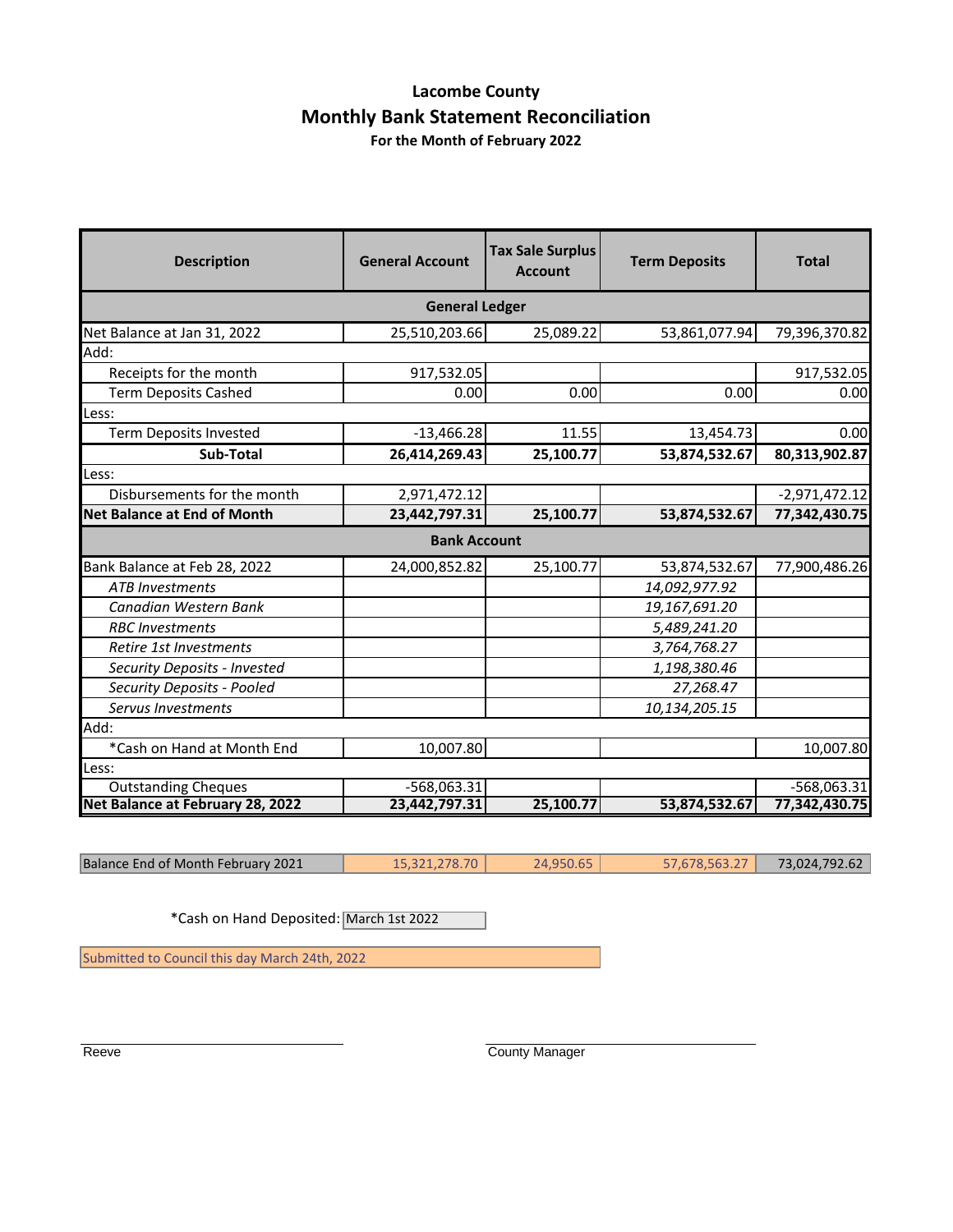# **Lacombe County Receipts**

### **For the Month of February 2022**

| <b>Receipt Type</b>                         | <b>Sub-Total</b> | <b>Total Amount</b> |
|---------------------------------------------|------------------|---------------------|
| <b>Cash Register Receipts</b>               |                  | 405,441.21          |
| <b>Electronic Receipts</b>                  |                  | 183,768.20          |
| <b>Tax TIPPS Receipts</b>                   |                  | 188,603.26          |
| <b>Utility DEFT Receipts</b>                |                  | 13,159.79           |
| <b>Total Investment Interest Receipts:</b>  |                  | 25,094.67           |
| <b>General Account Interest</b>             | 11,628.39        |                     |
| Security Deposits - Interest Compound       | 194.09           |                     |
| Security Deposit Pooled - Interest Compound | 12.55            |                     |
| ATB GIC Investments - Interest Compound     | 7,037.47         |                     |
| <b>CWB Investments - Interest Compound</b>  | 6,210.62         |                     |
| Tax Sales Surplus Interest                  | 11.55            |                     |
| <b>Total Miscellaneous Receipts:</b>        |                  | 0.00                |
| Alberta Government - Grant in Lieu of Taxes |                  | 8,510.20            |
| Alberta Government - Justice Fines          |                  | 2,082.00            |
| Canadian Government - GST Refund December   |                  | 90,872.72           |
| <b>Total Receipts</b>                       |                  | 917,532.05          |

| <b>Cash on Hand</b>                     |           |
|-----------------------------------------|-----------|
| Cash and Cheque Deposit                 | 4,235.00  |
| Interac Deposit and Credit Card Payment | 980.70    |
| EFT-Deposit                             | 4,792.10  |
| <b>Total Cash on Hand</b>               | 10,007.80 |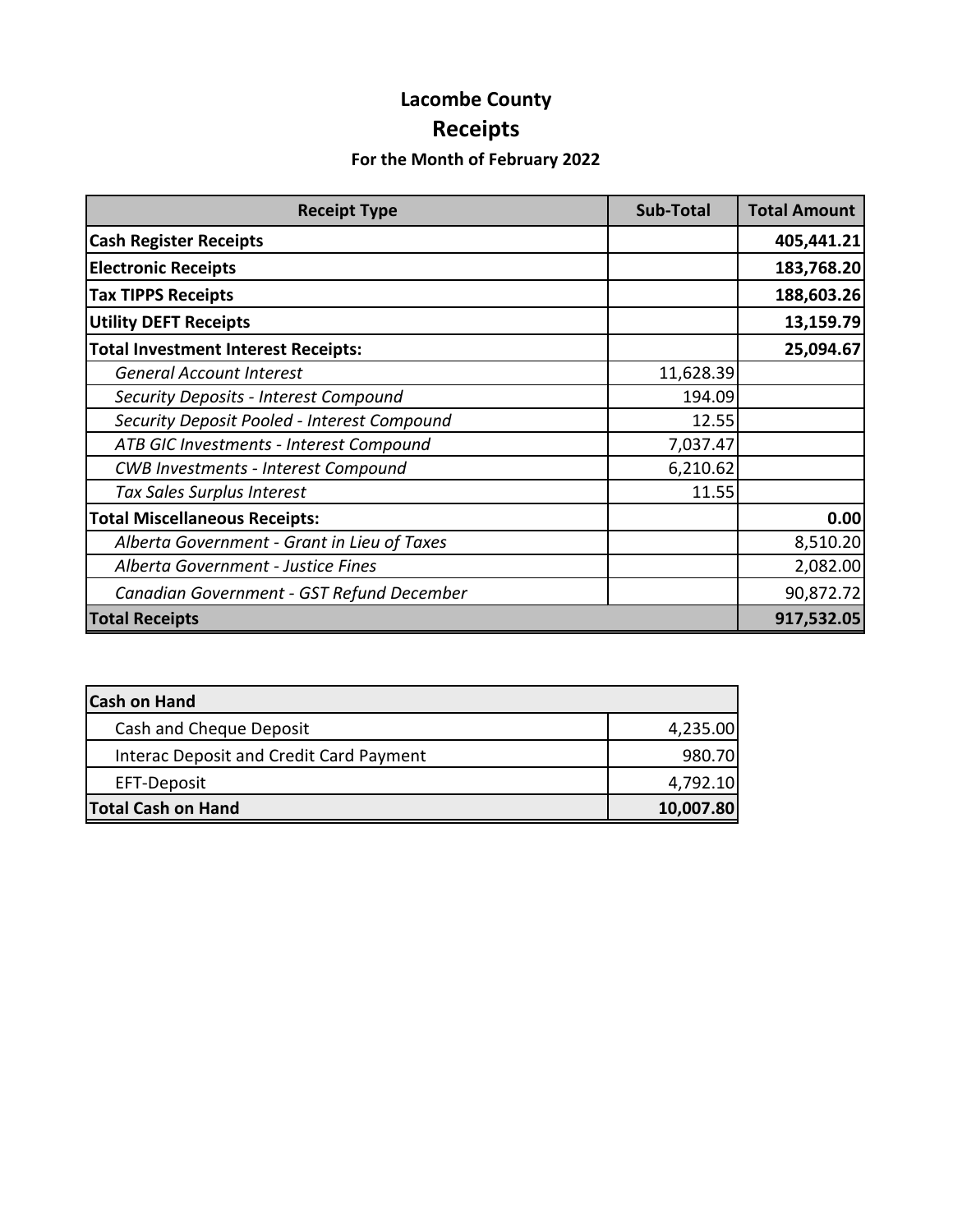### **Lacombe County Disbursements**

#### **For the Month of February 2022**

| <b>Disbursement Type</b>                 | <b>Sub-Total</b> | <b>Total Amount</b> |
|------------------------------------------|------------------|---------------------|
| <b>Total Cheques Issued:</b>             |                  | 2,757,554.05        |
| Payroll Cheques Issued                   | 623,569.32       |                     |
| <b>General Cheques Issued</b>            | 2,172,384.73     |                     |
| <b>General Cheques Cancelled</b>         | 38,400.00        |                     |
| <b>Total Miscellaneous Disbursments:</b> |                  | 213,918.07          |
| <b>Bank Service Fee</b>                  | 130.60           |                     |
| Canada Post                              | 3,530.87         |                     |
| <b>Health Spending</b>                   | 3,464.45         |                     |
| <b>Interac Fees</b>                      | 4.49             |                     |
| <b>Interac Machine Rental</b>            | 36.75            |                     |
| LAPP Payment January                     | 122,837.23       |                     |
| <b>NSF DEFT Payment</b>                  | 141.59           |                     |
| <b>NSF TIPPS Payment</b>                 | 203.25           |                     |
| <b>US Bank</b>                           | 8,750.96         |                     |
| <b>Victor Premium</b>                    | 74,817.88        |                     |
|                                          |                  |                     |
| <b>Total Disbursements</b>               |                  | 2,971,472.12        |

| <b>Outstanding Cheques</b> | 568,063.31 |
|----------------------------|------------|
| <b>Outstanding Payroll</b> | 0.00       |
| <b>Total O/S Cheques</b>   | 568,063.31 |